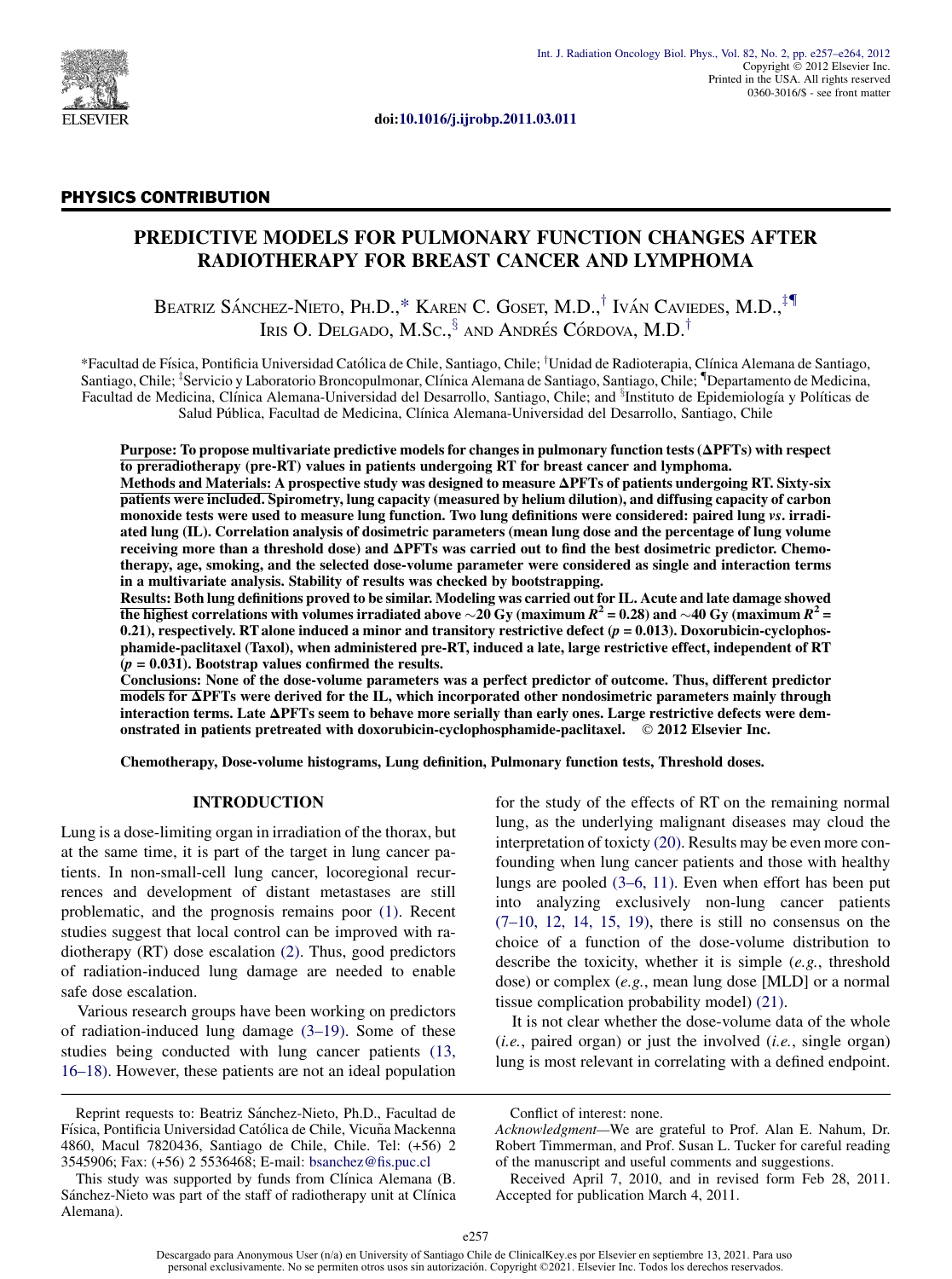Some studies do even not specify which definition of the lung was assumed. Other studies were carried out before the arrival of three- dimensional planning systems, and, in those cases, dose-volume information was not available for each particular patient but instead a sort of dose-volume histogram (DVH) representative of the radiation technique was derived. However, even when all this information is explicitly given, results are not conclusive [\(3, 4, 20\)](#page-7-0).

A nonstandardized approach to scoring lung toxicity may explain the different results [\(22\).](#page-7-0) It might also be the case that no unique definition of the normal lung exists, as this might depend on several factors such as (a) type of thoracic irradiation (unilateral or bilateral) and  $(b)$  chosen toxicity endpoint (e.g., changes in lung function or in the radiological density).

Modeling in terms of dosimetric parameters remains challenging due to the lack of clear definitions of both normal tissue volume and toxicity endpoints and the confounding factors such as pre-existing disease, chemotherapy, and other patient factors [\(16, 23–27\)](#page-7-0).

Against this background, a prospective study was designed aiming to identify good predictors for a welldefined set of endpoints (changes in lung function, chest radiographies, clinical symptoms, and others) in a group of healthy lung patients (*i.e.*, no lung cancer patients). DVHs were generated for two definitions of the lung. Thus, a comprehensive set of treatment (RT and chemotherapy) and patient (age and smoking habit) factors could be investigated to search for significant predictors of lung injury. This study focuses on changes inpulmonary function tests  $(\Delta PFTs)$ . The impact of the covariates on other collected endpoints was studied separately.

### METHODS AND MATERIALS

From January 2002 to July 2006, all patients referred to the radiotherapy unit at Clínica Alemana for breast cancer (BC) or lymphoma (L) irradiation were invited to participate in the study. Seventy-three patients gave informed consent. Sixty-six patients (51 BC and 15 L patients) were included in the analysis (1 patient resigned before receiving RT, 5 patients refused follow-up, and 1 patient had an incomplete lung scan) ([Table 1\)](#page-2-0). None of the smokers gave up smoking during the 12 months of follow-up. Patients had pre-RT (baseline) and post-RT (1-, 6-, and 12-month) clinical assessments (hereafter referred to as  $C_b$ ,  $C_1$ ,  $C_6$ , and  $C_{12}$ , respectively) and PFTs. This study was approved by the hospital's ethics committee, and all patients gave written informed consent.

# RT techniques

BC patients were divided into local breast RT (LBR) and locoregional breast RT (LRBR) groups. TheLBR group was treated with tangential wedged photon fields to the breast. Prescription dose was 50 Gy in 2.0 Gy/fraction. An electron or photon boost (10–16 Gy in 2.0 Gy/ fraction) to the tumor bed was given in cases of partial mastectomy.

LRBR patients received irradiation of the mammary gland (or chest wall), as in the LBBR group, and the regional lymph nodes. The internal mammary node fields were a combination of photon and electron beams. Additionally, a photon anterior beam was used for the supraclavicular and axillary lymph nodes, matching the edges of the adjacent tangential fields. A post-axillary boost was sometimes required. Prescribed dose to treatment volumes was 50 Gy in 2.0 Gy/fraction.

L patients were treated with the mediastinal involved-field technique (anteroposterior and posteroanterior beams covering the tumor plus a margin of up to 2 cm, defined by custom blocking). Prescription dose was 36 Gy with fraction sizes from 1.5 to 2 Gy/ fraction.

Treatment plans were based on computed tomography data sets with interscan spacing of 5 mm. The first 24 radiation treatment plans were performed with the Target (version 1.2.0) treatment planning system (Prism Microsystems, Elstree, UK). The other 42 plans were carried out on XIO (CMS-Elekta).

### DVHs

Two definitions of lung organ were considered and accounted for in the analysis: the ''whole lung'' (paired organ) and the IL (paired or single organ, depending on the type of irradiation). For unilateral BC patients, the IL was just the ipsilateral lung (contralateral lung dose was negligible). For patients with both lungs irradiated (i.e., L or bilateral BC patients), the IL included both lungs (i.e., coinciding with the paired lung organ definition).

First, lung volume was outlined as two different structures, and two separate DVHs, one for each lung, were generated (0.5-Gy dose intervals). Then, a composite DVH of both was created, accounting for the paired organ definition ([Fig. 1](#page-2-0)). Biologically equivalent DVHs (BDVHs) were computed that corresponded to doses delivered in 2-Gy fractions, using an  $\alpha/\beta$  ratio of 3 Gy. Thus, four different DVHs were available for each patient.

Dosimetric factors considered were the MLD and the percentage of lung volume receiving more than a threshold dose  $d$ , termed  $V_d$ , for both the DVH and the BDVH. Thus, the following parameters were computed: {MLD,  $V_d$ } and {MLD<sub>b</sub>,  $V_{db}$ } and {MLD<sup>i</sup>,  $V_d^i$ } and  $\{MLD_b^i, V_{db}^i\}$  for the paired lung and the IL, respectively. Where  $b$  indicates, biological correction, i stands for irradiated, and  $d \in [0, 60]$  Gy, every 0.5 Gy.

#### Chemotherapy treatment

[Table 1](#page-2-0) summarizes the chemotherapy regimens. Adjuvant chemotherapy regimes, when prescribed pre-RT, concluded at least 3 weeks before it. Chemotherapy regimens for BC patients were diverse but all had in common doxorubicin and cyclophosphamide (AC). All patients in the L group, except 1, received a regimen of doxorubicin, bleomycin, vinblastine, and dacarbazine (ABVD) or cyclophosphamide, doxorubicin, vincristine, and prednisone (CHOP), either alone or in combination with other drugs, and they were considered to be in the same chemotherapy group. Regarding the exposure and timing to chemotherapy administration, three independent variables were considered: pre-RTAC (ACpre), post-RTAC (ACpost), and pre-RT CHOP/ABVD (CHOP\_ABVD). All variables were coded as  $no = 0$ ,  $yes = 1$  [\(Table 1](#page-2-0)). The classification of patients into three groups was a balance between sensible stratification and the size of the groups (which limits the statistical power).

# PFTs

Given the difficulty of carrying out the assessment of differential lung function, more accessible PFTs were performed. Dynamic or forced parameters (forced expiratory volume in 1 second [FEV<sub>1</sub>], forced vital capacity [FVC], and the  $FEV<sub>1</sub>/FVC$  ratio) were measured with spirometry. Static parameters (total lung capacity [TLC], residual volume [RV], and the RV/TLC ratio) were measured by using the helium dilution technique. Diffusing capacity

Descargado para Anonymous User (n/a) en University of Santiago Chile de ClinicalKey es por Elsevier en septiembre 13, 2021. Para uso personal exclusivamente. No se permiten otros usos sin autorización. Copyright ©2021. Els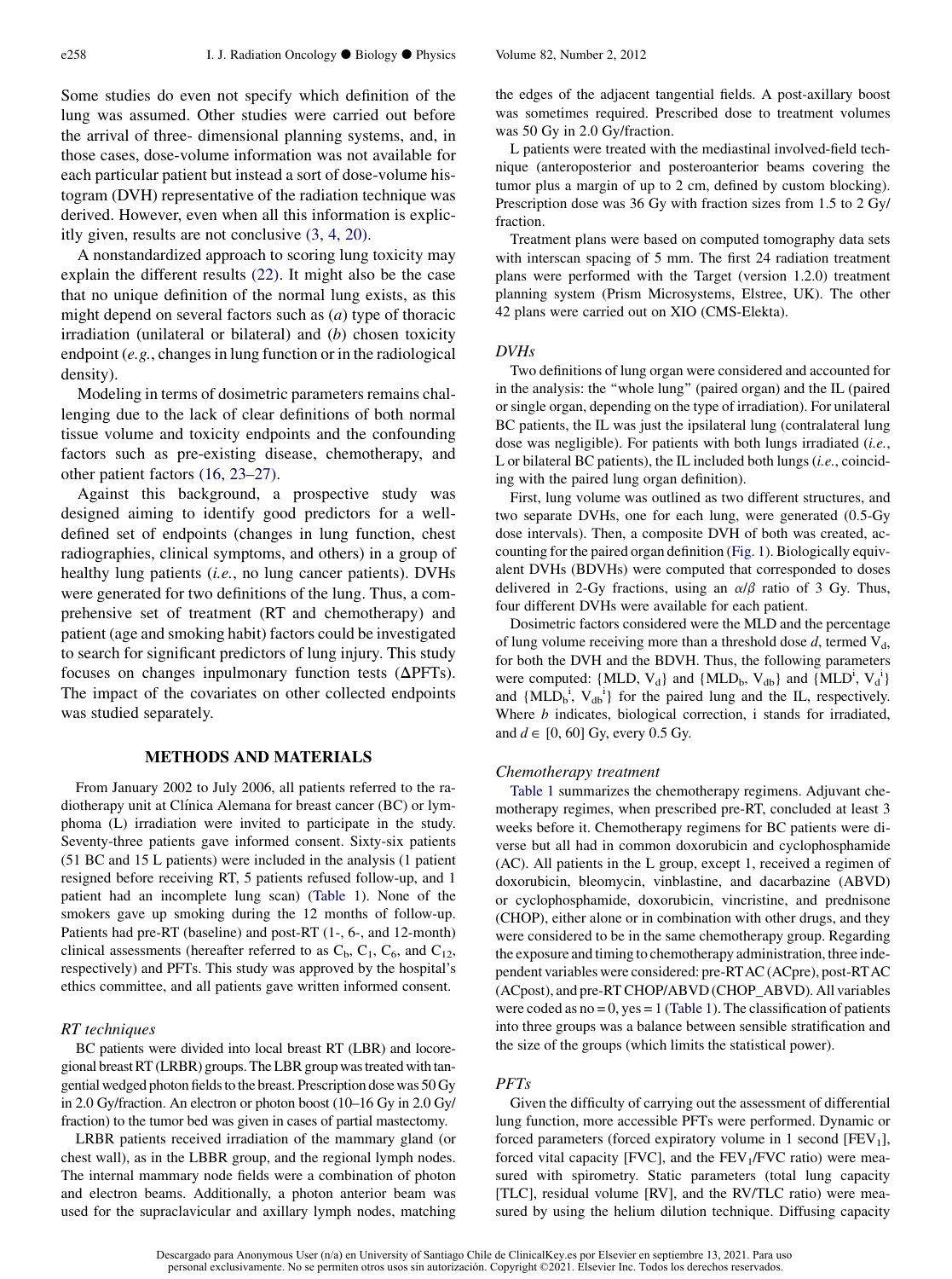Table 1. General statistics of the patient population grouped by chemotherapy exposure/timing

<span id="page-2-0"></span>

| Group            | No. of<br>patients | Age            | Gender | No. of smoking<br>patients $(\%)$ | No. of patients<br>receiving RT | Chemotherapy regimen $(s)$<br>(no. of patients) |
|------------------|--------------------|----------------|--------|-----------------------------------|---------------------------------|-------------------------------------------------|
| ACpre            | 27                 | $49.0y(32-65)$ | 27F 0M | 11(41)                            | 27 LRBR                         | AC(9)<br>FAC $(3)$                              |
|                  |                    |                |        |                                   |                                 | $AC +$ paclitaxel (13)                          |
|                  |                    |                |        |                                   |                                 | $AC+$ paclitaxel + epirubicin (1)               |
|                  |                    |                |        |                                   |                                 | $AC+CMF(1)$                                     |
| ACpost           | 8                  | $40.6y(15-75)$ | 8F 0M  | 1(13)                             | 5 LRBR 3 LBR                    | $AC+CMF(1)$                                     |
|                  |                    |                |        |                                   |                                 | $AC +$ paclitaxel $(1)$                         |
|                  |                    |                |        |                                   |                                 | AC(6)                                           |
| <b>CHOP ABVD</b> | 15                 | $32.5(15-75)$  | 7F 8M  | 1(7)                              | 15L                             | ABVD(6)                                         |
|                  |                    |                |        |                                   |                                 | CHOP(2)                                         |
|                  |                    |                |        |                                   |                                 | $CHOP + rituximab(3)$                           |
|                  |                    |                |        |                                   |                                 | $ESHAP + MINE + BFM(1)$                         |
|                  |                    |                |        |                                   |                                 | $ABVD + ESHAP(1)$                               |
|                  |                    |                |        |                                   |                                 | $CHOP + ESHAP + MINE + rituximab(1)$            |
|                  |                    |                |        |                                   |                                 | $(1)$ ABVD + COP $(1)$                          |

Abbreviations: AC = doxorubicin, cyclophosphamide; CMF = cyclophosphamide, methotrexate, 5-fluorouracil ; FAC = 5-fluorouracil , doxorubicin, cyclophosphamide; ABVD = doxorubicin, bleomycin, vinblastine, dacarbazine; CHOP = cyclophosphamide, doxorubicin, vincristine, prednisone; ESHAP = etoposide, methylprednisone, cytarabine, cisplatine; L = lymphoma; MINE = ifosfamide, mitoxantrone, etoposide; COP = cyclophosphamide, vincristine, prednisone; BMF = methotrexate, cytarabine, ifosfamide, vinblastine.

The number of smokers and the type of RT (LBR, LRBR, or L) are shown. Note that there are patients who received chemotherapy both preand post-RT. Grouping by chemotherapy was chosen because the RT treatment is better described by the three-dimensional dose-volume distribution. Only patients who were active smokers during the year before RT treatment were ranked as smokers.

of carbon monoxide (DL,CO), alveolar volume (Va), and the DL,CO/Va ratio were measured using the single-breath method (Va is conceptually a static parameter). DL,CO was corrected for hemoglobin.

Values were adjusted by sex, age, and height and expressed as a percentage of predicted reference values [\(28\).](#page-7-0) Thus, the  $FEV<sub>1</sub>/$ FVC, RV/TLC, and DL,CO/Va ratios do not have units.

### Endpoint definition

 $\Delta$ PFTs were calculated at C<sub>1</sub>, C<sub>6</sub>, and C<sub>12</sub> relative to the baseline according to the following expression:

$$
\Delta PFT_i(\%) = \frac{PFT_{baseline} - PFT_i}{PFT_{baseline}} \cdot 100 \quad i = 1, 6, 12m \quad \text{Eq. 1}
$$

#### Statistical analysis

The purpose was to model the  $\Delta$ PFTs as a function of treatment (dosimetric parameters and chemotherapy) and patient factors. Interaction terms between them were also considered independent



Fig. 1. Mean values of the cumulative physical DVH of the IL and the paired lung  $(i.e.$  whole organ) for each of the three treatment groups are shown. For the L group, both definitions coincide.

variables. Age was not included as a single factor because PFT outcomes included age correction. The latter did not exclude age from being analyzed as interacting with other parameters. Third-order interactions were not considered.

Multiple regression analysis was used to assess the impact of the independent variables on  $(a)$  baseline PFTs (PFT<sub>b</sub>) (Eq. 2) and  $(b)$  $\Delta$ PFTs (Eq. 3).

$$
PFT_b = PFT_0 + a_1 * CHOP \_ABVD + a_2 * ACpre +a_3 * smoking + a_4 * CHOP \_ABVD * smoking +a_5 * ACpre * smoking + a_6 * CHOP \_ABVD * age +a_7 * ACpre * age
$$
Eq. 2

 $\Delta PFT_i = b_{1*}D +$  $b_2 * CHOP\_ABVD + b_3 * ACpre + b_4 * ACpost+$  $b_5 * D * CHOP\_ABVD + b_6 * D * ACpre + b_7 * D * ACpost+$  $D * (b_8 * \textit{smoking} + b_9 * \textit{age}) +$  $CHOP$ <sub>-</sub> $ABVD * (b_{10} * smoking + b_{11} * age) + ACpre*$  $(b_{11} * \text{smoking} + b_{12} * age) +$  $ACpost * (b_{13} * smoking + b_{14} * age)$ 

for  $i = 1$  and 12

 $PFT_0$  in Eq. 2 represents the  $PFT_b$  average value for the nonsmokers who did not undergo chemotherapy pre-RT. The models for  $\Delta$ PFTs (Eq. 3) should predict no changes in the case of no treatment. Pearson's correlation coefficients were calculated to measure the strength of the associations between each  $\Delta PFT_i$  and {MLD,  $V_d$ . D was chosen as the dosimetric parameter showing the highest significant association. This full model assumes that changes are due either to RT  $(b_1)$  or chemotherapy  $(b_2$  to  $b_4)$  treatment factors and interactions between themselves ( $b_5$  to  $b_7$ ). The model also includes interactions between (a) patient factors and (b) RT ( $b_8$  and  $b_9$ )/chemotherapy ( $b_{10}$  to  $b_{14}$ ) factors.

Eq. 3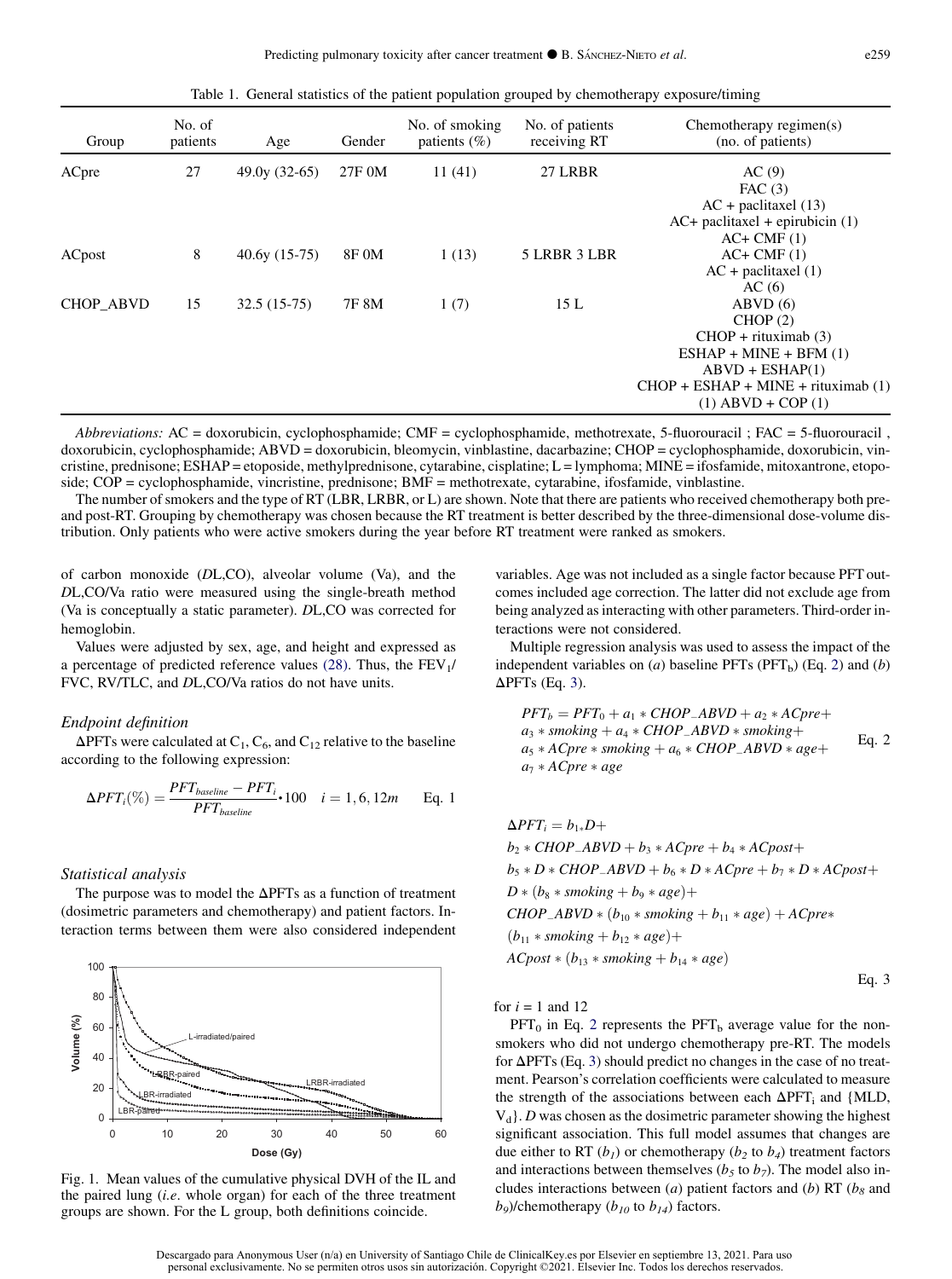<span id="page-3-0"></span>All independent variables (including interaction terms) were first tested with a univariate regression analysis. Only significant (2-sided p values  $\leq 0.05$ ) univariate associations with the corresponding dependent variable were included in the multiple regression models (Eq. 2 and 3). To evaluate the stability of results (i.e., whether or not associations remained statistically significant), multivariate models including the bootstraping (BS) command with 1,000 samples were applied. Statistical analysis was performed using SPSS version 18.0 software (Chicago, IL).

# RESULTS

All 66 analyzed patients had baseline data, 59 patients had  $C_1$  assessments, 40 patients had  $C_6$  assessments (not available for 17 patients due to machine breakdown), and 56 patients had  $C_{12}$  assessments. One patient died 2 months after RT due to disease progression, and another died after the  $C_6$ assessment for causes unrelated to cancer. During the follow-up period, some patients failed to comply with the investigations.

Regarding lung toxicity, all patients (except 1) remained asymptomatic or had very mild cough/dyspnea at 1 year after RT; 35.8% of patients presented some grade of radiological abnormality, and 1 patient developed clinical pneumonia that was reversed with antibiotics.

# IL versus paired lung

Figure 2 shows the significant Pearson's correlation coefficient  $(R^2)$  between dose-volume parameters (for both definitions) and  $\Delta$ PFTs. The first result is that none of the considered dose-volume parameters is a perfect predictor of the outcome (maximum  $R^2$  is 0.29). Thus, other confounding factors (see Eq. 3) must be important in explaining the measured outcome.



Fig. 2. Strength of the correlations ( $R^2$  parameter) between dosimetric parameters (*i.e.*, {MLD,V<sub>d</sub>}) and the  $\Delta PFT$ <sub>i</sub> is shown. Only significant correlations (*i.e.*,  $p < 0.05$ ; 2-sided) have been plotted. The complete matrixes of  $\{\Delta PFT_i,$ MLD} and  $\{\Delta PFT_i, V_d\}$ , with  $i = 1$  and 12 and  $d \in [0, 60]$  Gy every 0.5 Gy, were tested using Person's correlations. (a) It corresponds to the IL and (b) to the paired organ definition. For the sake of clarity, acute and late changes have been plotted separately for each lung definition. Equivalent plots for the BDVHs were generated, but they did not improve the correlations found for the DVHs without the biological corrections.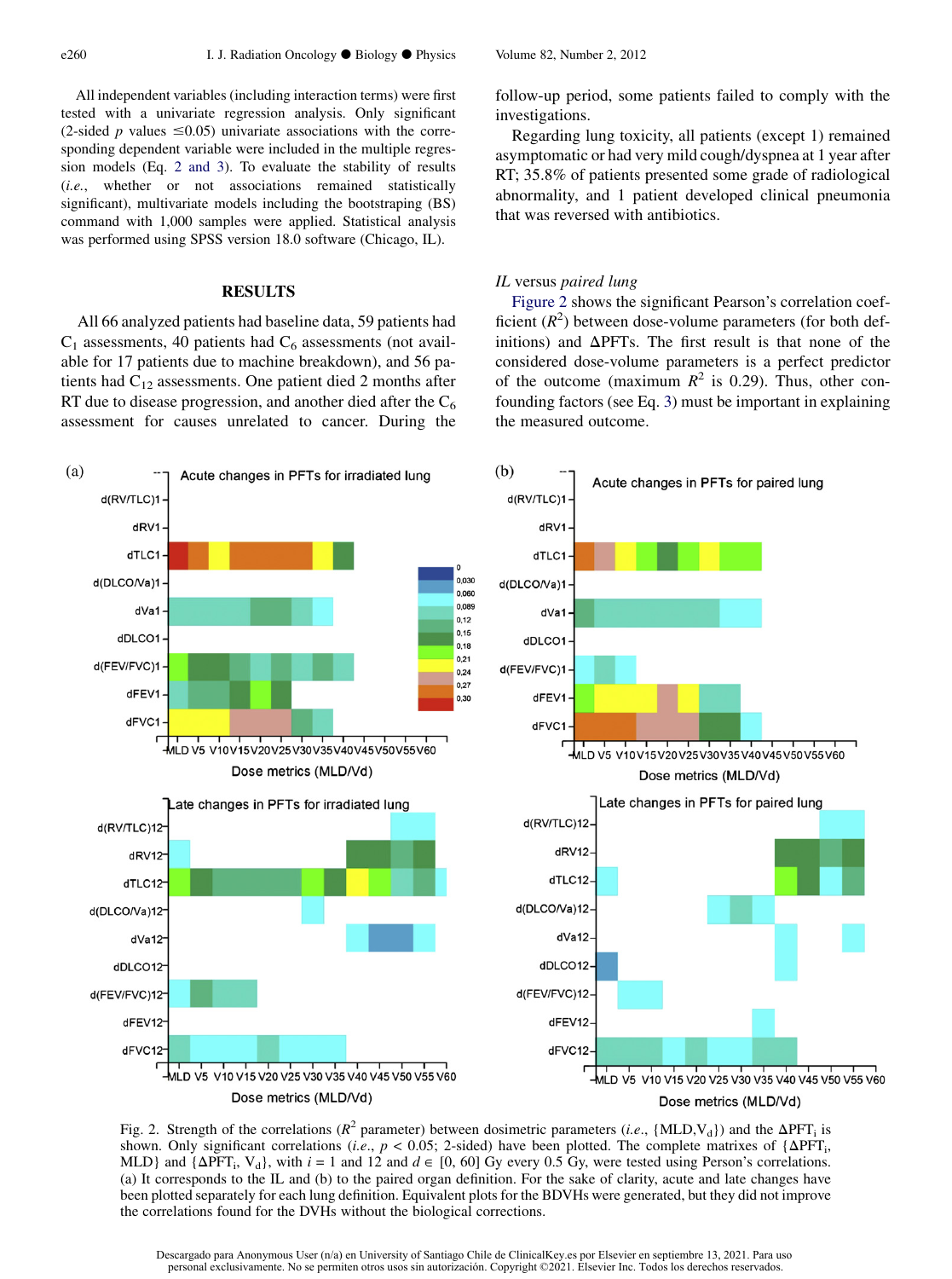Additionally, none of the two definitions clearly stands out from the other in terms of showing stronger correlations with outcome (e.g., both average and maximum values of  $R^2$  in [Fig. 2a](#page-3-0) and b were the same). However, a fewer more significant correlations were obtained for the IL (i.e., there are more colored squares in [Fig. 2](#page-3-0)a than in b). Thus, we selected the IL for our modeling exercise (it is also usual that the reference dosimetric constraint corresponds to the ipsilateral lung). BDVH followed the same behavior without major differences in the strength of the correlations. The superscript  $i$  will be omitted from here onward.

Another result is that the strongest correlations between dosimetric parameters and acute changes appear at intermediate dose levels ( $V_d \sim V_{20}$ ) (maximum  $R^2 = 0.28$ ). The same thing happens in late dynamic parameter changes. For the other late changes, higher dose levels  $(V_d \sim V_{40})$  (maximum  $R^2 = 0.21$ ) show the strongest associations. The <  $R^2$  > <sub>MLD</sub> value was lower than the <  $R^2$  >  $_{\text{V20}}$  and  $\langle R^2 \rangle$   $_{\text{V40}}$  values for acute and late effects, respectively.

Consequently,  $V_{20}$  was selected as the dosimetric parameter generally showing the strongest correlation with all acute  $\Delta$ PFTs and with late changes in dynamic parameters.  $V_{40}$  was selected for the other late changes. Thus, D was represented by either  $V_{20}$  or  $V_{40}$  during the modeling exercise (see Eq. 3). (Associations were tested for  $V<sub>d</sub>$ s every 0.5 Gy. In some cases, the strongest correlation did not happen at either  $V_{20}$  or  $V_{40}$  but very close to one of them. If the exact  $V_d$  with the strongest association had been chosen, it would have made the clinical use of the models rather unpractical, with different dosimetric parameters for each PF.)

#### Baseline (pre-RT) PFTs values

Coefficients for the resulting full regression model for  $PFT<sub>b</sub>$ s (Eq. 2) are presented in Table 2.

## DPFTs outcomes

 $\Delta$ PFTs were computed (Eq.1) to quantify relative changes in lung function at C<sub>1</sub> ( $\Delta PFT_1$ ), C<sub>6</sub> ( $\Delta PFT_6$ ), and C<sub>12</sub>  $(\Delta PFT_{12})$ . As  $\Delta PFT_6$  data were scarce, analysis was restricted to  $C_1$  and  $C_{12}$  (representing acute and long-term changes, respectively). Broad distributions for  $\Delta$ PFTs were obtained (Standard deviations of up to 18%).

Results of multivariate regression model and BS analysis are presented in Tables 3 and 4, respectively. For each model, acute and late  $\Delta$ PFTs are shown separately.

### DISCUSSION

Two definitions of the lung have been considered: the whole lung and the IL. It is possible to argue that the best definition of the organ depends on the endpoint under analysis. For example, changes in radiological density and in PFTs could be better described by the irradiated and paired organ definition, respectively. Counterintuitively, no major differences between the two definitions were found. However, a fewer more significant correlations were observed for the IL definition, which was finally selected for this analysis.

### Baseline PFTs

There is an age-dependent impact of the ABVD/CHOP regimens on FVC and  $FEV_1$  (0.5% decrease per year of age; i.e., restrictive deficit) and on DL,CO (0.2% decrease per year of age). For example, for a 32-year old L patient, a decrease in dynamic parameters and a DL,CO of 16% and 6%, respectively, is expected. It is well known that bleomycin is associated with pneumotoxic effects [\(30\).](#page-7-0) Conversely, AC-paclitaxel regimens ([Table 1\)](#page-2-0) associated with BC treatment seemed not to significantly affect  $PFT_b$ . However, severe late changes were observed (see below).

Additionally, a statistically significant decrease ( $\sim$  9%) was found in DL,CO and in the DL,CO/Va ratio for smokers, suggesting some damage in the alveolocapillary surface, as it has been also described previously [\(8, 14\).](#page-7-0)

## Changes in PFTs outcomes relative to baseline values

Univariate analysis revealed that threshold doses depend on the phase of the injury. In the multivariate analysis,

|                                   |              | $PFT0(\% \text{ or } \text{nu})$   |                  | $a_3$ (smoking) (% or nu)                                |                |        | $a6$ (CHOP_ABVD * age)<br>$(\%$ /year or 1/year) |       |
|-----------------------------------|--------------|------------------------------------|------------------|----------------------------------------------------------|----------------|--------|--------------------------------------------------|-------|
| PTF <sub>b</sub>                  |              | 95% CI                             |                  | 95% CI                                                   |                |        | 95% CI                                           |       |
| $FVC$ $(\%)$                      | 110.3        | $(104.8 - 115.8)$                  |                  |                                                          |                | $-0.5$ | $(-0.9-0.0)$                                     | 0.035 |
| $FEV1(\%)$                        | 109.2        | $(105.1 - 113.2)$                  |                  |                                                          |                | $-0.6$ | $(-1.1 \text{ to } -0.2)$                        | 0.007 |
| $DL,CO$ (%)<br>$DL$ ,CO/Va $(nu)$ | 76.3<br>76.6 | $(72.1 - 80.4)$<br>$(73.2 - 80.1)$ | $-8.8$<br>$-9.3$ | $(-15.9 \text{ to } -1.7)$<br>$(-18.3 \text{ to } -0.3)$ | 0.015<br>0.044 | $-0.2$ | $(-0.4 - 0.0)$                                   | 0.046 |

Table 2. Results of the multiple regression analysis of  $PFT<sub>b</sub>s$  relative to the independent variables considered in Eq. 2

Abbreviations: CI = confidence interval; ABVD = doxorubicin, bleomycin, vinblastin, dacarbazine; CHOP = cyclophosphamide, doxorubicin, vincristine, prednisone.

Only coefficients of statistically significant explanatory variables are shown. Values  $a_3$  and  $a_6$  represent the impact of smoking and the administration of CHOP/ABVD regimes (combined with age) on the baseline values of PFTs, respectively. Note that coefficient units depend on  $PFT<sub>b</sub>$ s units (*i.e.*, percentage for all except for the DL,CO/Va ratio, with no units [nu]). According to Eq. 2, negative values for a<sub>3</sub> and a<sub>6</sub> mean a decrease in the baseline PFT.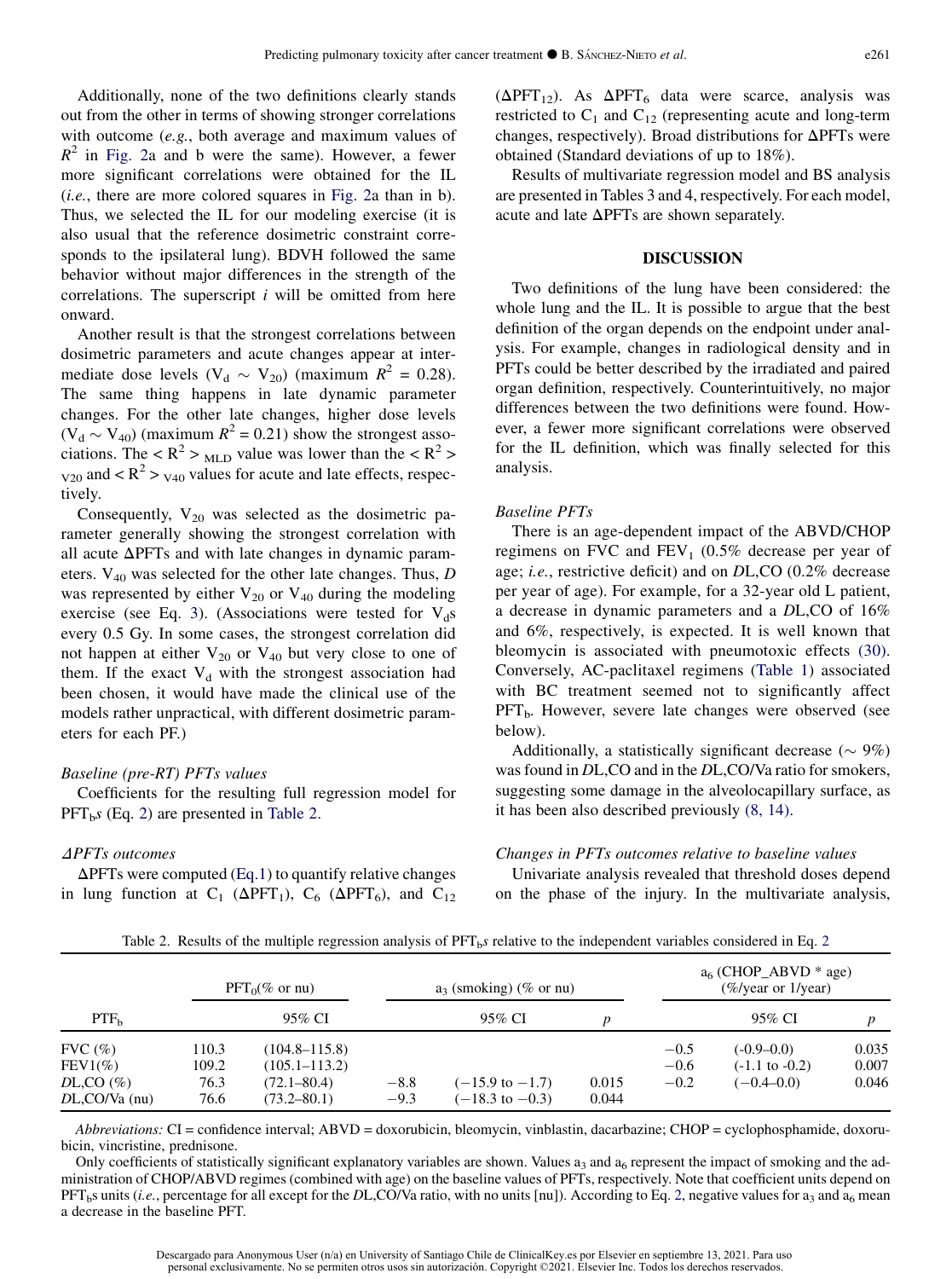most of the single factors (i.e., dose-volume and chemotherapy) did not retain significance, only interaction terms did so. This was expected as no strong correlations between changes in PFTs and dose-volume parameters had been found ([Fig. 2\)](#page-3-0). Consequently, other confounding factors (Eq. 3) should be important in explaining the measured outcome. In fact, only  $\Delta$ FVC<sub>1</sub> retained the significance found with  $V_d$  as a single factor. This represents a note of caution for the conclusions arising from univariate analysis or even multiple regression models, which do not account for variable interactions.

### Acute effects

Predictive models show that incidental irradiation of the lung to intermediate dose levels (i.e., 20 Gy) is associated with an acute restrictive phenomena that can be explained by loss of lung volume (Table 3). Specifically, a decrease of FVC at  $C_1$  assessment of 0.4% per 1% of volume irradiated above 20 Gy, irrespective of whether the patient received chemotherapy, was obtained. Patient age modifies the slope of the acute dose-volume-dependent decrease in RV. Significant decreases in Va and RV, which are also compatible with restrictive effects, have been found ([Table 4\)](#page-6-0) with the BS analysis.

In the smokers group, our model for the DL,CO/Va ratio predicts an increase of 8% for a typical  $V_{20}$  of 20% (this association did not hold up under BS analysis). Previous studies have suggested that smoking depresses the frequency and/or magnitude of effects [\(7, 9, 23, 32, 33\).](#page-7-0) We had found that smokers exhibited baseline PFTs compatible with some damage to the alveolocapillary surface (lower values for DL,CO and the DL,CO/Va ratio). This situation was reversed after RT. This could be explained by an antiinflammatory reaction to radiation, but it deserves further investigation to understand the underlying mechanisms.

Typically, there is a high-level correlation among dosevolume parameters [\(34\)](#page-7-0) (in our case, the association between  $V_{20}$  and MLD had an  $R^2 = 0.86$ ). By factoring in the slope of the regression model between both parameters ( $V_{20}$  = 2.02  $*$  MLD), we found that our prediction for an early decrease in FVC and Va (BS analysis) was remarkably similar to that found by Theuws et al. [\(8\)](#page-7-0) at 3 months after RT (slope = 0.8 for FVC in both studies and 0.6 for Va in our study and 0.9 for Va in their study). We did not find, however, that the  $V_d$  was an independent prognostic factor for the early decrease in  $FEV<sub>1</sub>$  and DL,CO, as in other studies [\(8, 29, 31\)](#page-7-0).

### Late effects

Our study shows late  $\Delta$ PFTs associated mainly with factors involving not only  $V<sub>d</sub>s$  but also chemotherapy and smoking habits (e.g., the acute restrictive effects, only explained by  $V_{20}$ , have not been observed at  $C_{12}$ assessment). The exposure to AC-paclitaxel before RT was an independent prognostic factor for a severe late restrictive effect (more than 40% decrease in TLC at  $C_{12}$ ). The magnitude of the damage is only slightly affected by age but is independent of the dose-volume distribution. There is evidence of severe pneumotoxic effects associated with the administration of taxanes [\(35\)](#page-7-0), and this deserves more investigation. Interestingly, the effect of the same ACpaclitaxel regimen, when administered post-RT and in association with  $V_{20}$ , generated a decrease in  $FEV_1$  (*i.e.* suggesting an obstructive effect). Both associations were confirmed by BS analysis.

Additionally, we found an increase in both RV and the RV/TLC ratio, which depended on  $V_{40}$ , for the L patients. Only the latter association held up in BS analysis, implying an increase on the order of 38% (for an average  $V_{40}$ of 5%) for the RV/TLC ratio. This result is difficult to

| $C_1$ assessment                                                                                                                                                          |                       | $b_1$ (nu) $(V_{20})$ |                                                                                    |                  | $b_8$ (nu) $(V_{20}$ * smoking)   |                  |                  |                                    |                  | $b_9$ (1/y) ( $V_{20}$ * age)       |                  |  |
|---------------------------------------------------------------------------------------------------------------------------------------------------------------------------|-----------------------|-----------------------|------------------------------------------------------------------------------------|------------------|-----------------------------------|------------------|------------------|------------------------------------|------------------|-------------------------------------|------------------|--|
| $\Delta PFT_1(\%)$                                                                                                                                                        |                       | 95% CI                | $\boldsymbol{p}$                                                                   |                  | 95% CI                            |                  | $\boldsymbol{p}$ |                                    |                  | 95% CI                              | $\boldsymbol{p}$ |  |
| $\Delta$ FVC <sub>1</sub><br>$\Delta (DL, CO/Va)_1$<br>$\Delta$ RV <sub>1</sub>                                                                                           | 0.4                   | $(0.1 - 0.8)$         | 0.013                                                                              | $-0.4$           | $(-0.7 \text{ to } 0.0)$          |                  | 0.035            | 0.004                              |                  | $(0.001 - 0.006)$                   | 0.003            |  |
| $C_{12}$ assessment                                                                                                                                                       | $b_3$ (%) (ACpre)     |                       | $b5$ (nu)<br>$(V_{40} * CHOP_ABVD)$                                                |                  | $b_7$ (nu)<br>$(V_{20} * ACpost)$ |                  |                  | $b_8$ (nu)<br>$(V_{20}$ * smoking) |                  | $b_{12}$<br>$(\%$ /y) (ACpre * age) |                  |  |
| $\Delta PFT_{12}(\%)$                                                                                                                                                     | 95% CI                | $\boldsymbol{p}$      | 95% CI                                                                             | $\boldsymbol{p}$ | 95% CI                            | $\boldsymbol{p}$ |                  | 95% CI                             | $\boldsymbol{p}$ | 95% CI                              | $\boldsymbol{p}$ |  |
| $\Delta$ FVC <sub>12</sub><br>$\Delta$ FEV $1_{12}$<br>$\Delta$ DL, CO <sub>12</sub><br>$\Delta TLC_{12}$<br>$\Delta$ RV <sub>12</sub><br>$\Delta$ (RV/TLC) <sub>12</sub> | 42.3 (4.0-80.6) 0.031 |                       | $1.0(0.0-1.9)$<br>$-9.6$ ( $-16.9 - 2.3$ ) 0.011<br>$-7.7$ ( $-12.9 - 2.6$ ) 0.004 | 0.041            | $0.3$ $(0.1-0.5)$ $0.003$         |                  |                  | $-0.2$ ( $-0.4$ $-0.1$ ) 0.013     |                  | $-0.8$ ( $-1.6-0.1$ ) 0.031         |                  |  |

Table 3. Regression coefficients of significant associations found in multiple regression analysis

Table data show regression coefficients of the significant associations (*i.e.*,  $p < 0.05$ ) found in the multiple regression analysis (Eq. 3). Units for the different parameters are in brackets. nu = no units. According to the definition of the  $\Delta$ PFTs in Eq. 1, positive regression coefficients imply a decrease in the PFT with respect to the baseline value and vice versa. The impact of the independent variable in a particular  $\Delta$ PFT must be evaluated taking into account both the regression coefficient  $(b<sub>i</sub>)$  and the value of the independent variable (single or as raw products).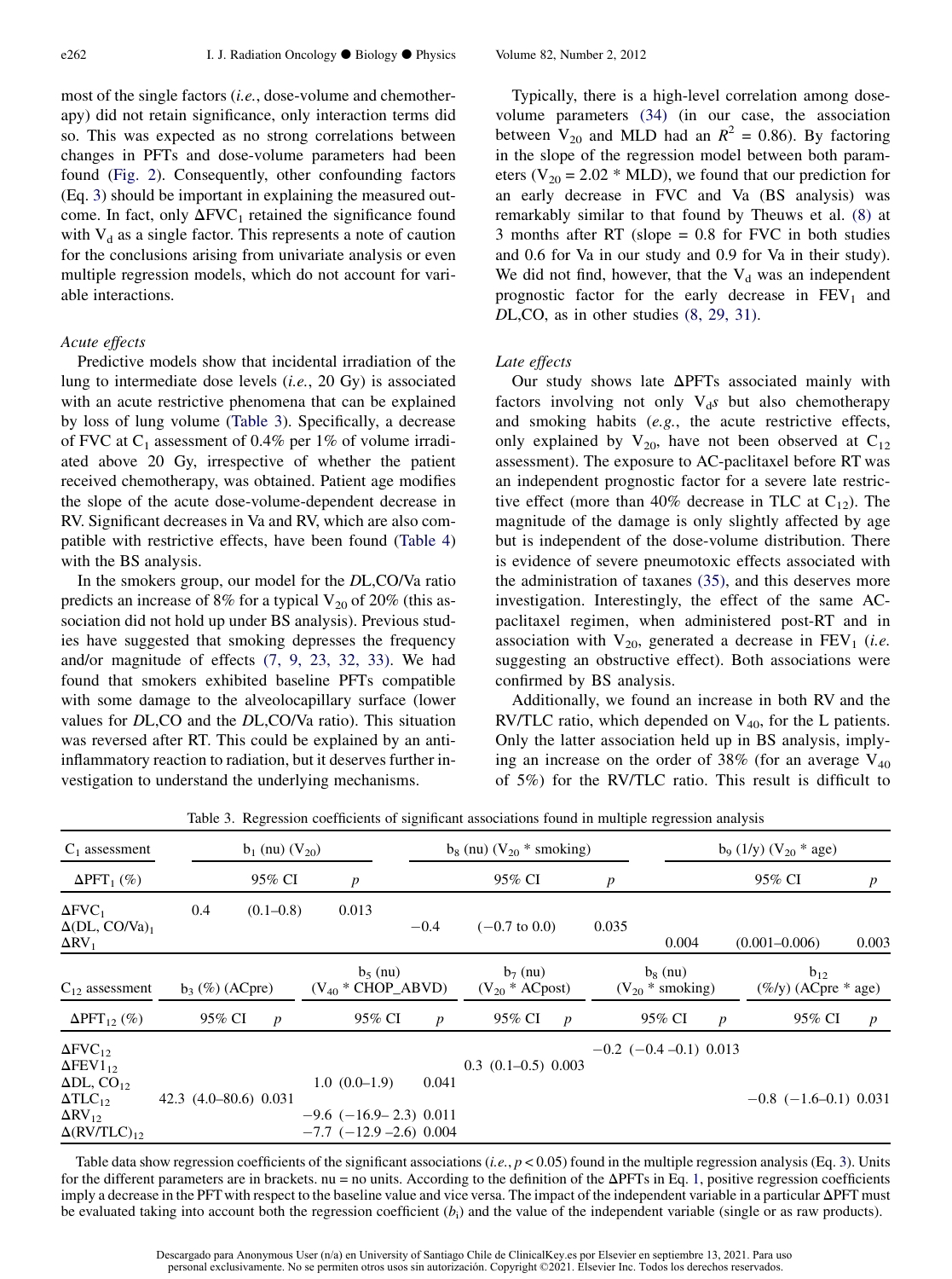<span id="page-6-0"></span>

| C <sub>1</sub> assesment                                                           |                                       |                                                                 | $b_1{}^{\rm BS}(\rm{nu})$ $({\rm V}_{20})$             |                                                | b <sub>9</sub> <sup>BS</sup> (1/y) ( $V_{20}$ <sup>*</sup> age) |                                                            |
|------------------------------------------------------------------------------------|---------------------------------------|-----------------------------------------------------------------|--------------------------------------------------------|------------------------------------------------|-----------------------------------------------------------------|------------------------------------------------------------|
| $\Delta\mathrm{PFT}_1\,(\%)$                                                       |                                       |                                                                 | $\overline{a}$                                         |                                                |                                                                 | $\overline{a}$                                             |
| ARV,<br>$\Delta \mathrm{Va}_1$                                                     |                                       | $0.\overline{3}$                                                | 0.02                                                   |                                                | 0.004                                                           | 0.006                                                      |
| $C_{12}$ assesment                                                                 | $b_3^{\,{\rm BS}}\,{}(\%)$<br>(ACpre) | $(\mathrm{V_{40}}$ * CHOP_ABVD)<br>$b_5^{BS}$ (nu               | $(\mathrm{V}_{20}*\mathrm{ACpost})$<br>$b_7^{BS}$ (nu) | $(V_{20} * \text{smoking})$<br>$b_8^{BS}$ (nu) | (ACpre * age)<br>$b_{12}{}^{BS}$ (%/y)                          | (ACpost *smoking)<br>$b_{13}{}^{\rm BS}\left(\%f_Y\right)$ |
| $\Delta\text{PFT}_{12}$ (%)                                                        |                                       |                                                                 |                                                        |                                                |                                                                 |                                                            |
| $\Delta$ (FEV1/FVC) $_{12}$<br>$\Delta$ FEV $1_{12}$<br>$\Delta$ FVC <sub>12</sub> |                                       |                                                                 | 0.001<br>$0.\overline{3}$                              | 0.006<br>$-0.2$                                |                                                                 | 0.002<br>$-7.0$                                            |
| $\Delta$ (RV/TLC) <sub>12</sub><br>$\Delta TLC_{12}$                               | 0.027<br>42.3                         | 0.024<br>$-7.7$                                                 |                                                        |                                                | 0.025<br>$-0.8$                                                 |                                                            |
|                                                                                    |                                       | The 95% CI (top) have been ommitted, in this case, for clarity. |                                                        |                                                |                                                                 |                                                            |

evaluate in the context of drugs, which might cause bronchiolitis obliterans and volumes irradiated to high doses.

Regarding smokers, the association found between changes in  $FVC_{12}$  and  $V_{20}$  held up under the BS analysis (increase of 0.2% per  $V_{20}$  [%]) and also showed that in those who additionally received AC post-RT, the FEV1/ FVC ratio increased, regardless of any dosimetric parameter.

Over time, successively lower  $V_{d}$ s values have been found to be associated with pulmonary damage [\(16, 18, 20\).](#page-7-0) Schallenkamp et al. [\(18\)](#page-7-0) suggested that the so-called lowdose region (*i.e.*,  $d < 20$  Gy) should be kept to a minimum. A recent editorial [\(27\)](#page-7-0) raised the same concerns. We have also found significant associations between  $\Delta$ PFTs and low threshold doses. However, we disagree on the interpretation of these results. On the one hand, provided the technique is fixed, there is a high-level cross-correlation between the  $V_{d}$ s [\(34\).](#page-7-0) On the other hand, when the dose increases, the range of  $V<sub>d</sub>s$  for each dose level narrows, and the proportion of variation in  $\Delta$ PFTs, explained by V<sub>d</sub>, is expected to decrease (*i.e.*,  $R^2$  decreases as  $V_d$  increases). This might partially explain the better correlations found by other studies for the low-dose levels, but to our understanding, it is unwise to extract conclusions about the significance of volumes irradiated to low doses. Our dose distributions were not clustered (*i.e.*, three different RT techniques), which allowed the exploration of a larger dosevolume domain giving more power to the predictive ability of the models. However, the validity of our results is restricted to low-grade toxicity predictions. Further investigation would be needed in order to evaluate our models for higher grades of toxicity.

### **CONCLUSIONS**

In our cohort of patients, and regarding univariate correlations between dosimetric parameters and  $\Delta$ PFTs, no major differences between paired lung and IL definitions have been found. None of the dose-volume parameters was a good single predictor. However,  $V_d$  showed stronger associations than MLD. It was also observed that  $V_d$ values were phase injury-dependant (i.e., whether early or late), suggesting that late  $\Delta$ PFTs could be more serial than early ones. Our multivariate regression models show that in order to minimize the acute restrictive phenomena,  $V_{20}$  should be kept to a minimum, irrespective of chemotherapy regimens. In general, this RT-induced complication resolved 1 year after treatment. A late large restrictive effect, regardless of the dose-volume distribution, which had not manifested early, was observed in patients who had received pre-RT AC-paclitaxel. Another finding was a late increase on both RV and the RV/TLC ratio of L patients, depending on  $V_{40}$ ; this is difficult to evaluate clinically because of the drugs and radiation interaction. Temporal interaction of chemotherapy and radiation and the response smokers to radiation should be further investigated.

Descargado para Anonymous User (n/a) en University of Santiago Chile de ClinicalKey es por Elsevier en septiembre 13, 2021. Para uso personal exclusivamente. No se permiten otros usos sin autorización. Copyright ©2021. Els